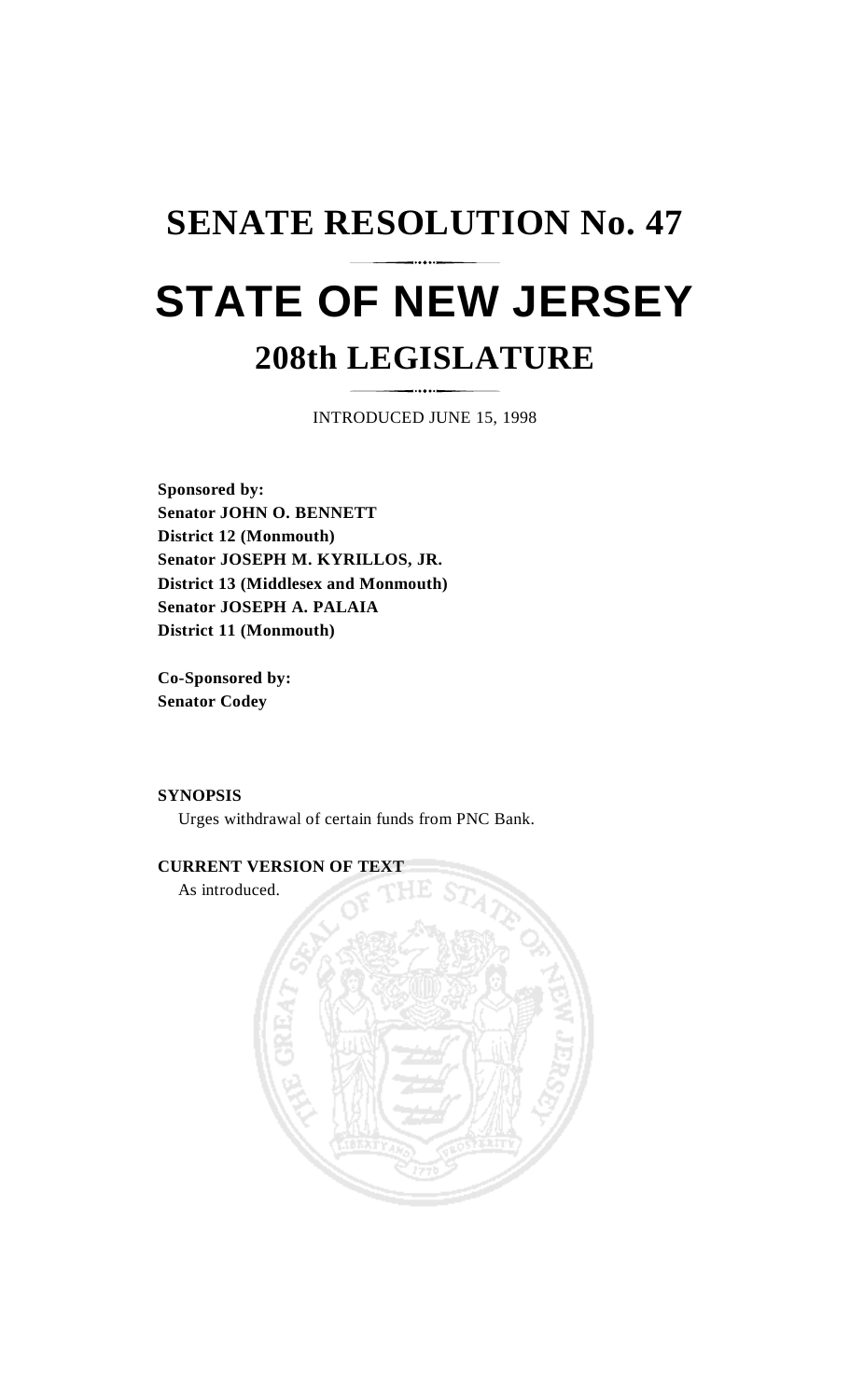**A SENATE RESOLUTION** concerning the deposit of State funds.

 **WHEREAS,** Corporate sponsorship of public venues is a new and increasingly popular innovation as public and quasi-public bodies look for new ways to generate extra revenue; and **WHEREAS,** The New Jersey Highway Authority (NJHA) has entered into an agreement with Pittsburgh-based PNC Bank in which PNC Bank will pay the NJHA \$8.5 million over a 10-year period for the naming and marketing rights associated with the Garden State Arts Center, which has resulted in the renaming of the Arts Center as the "PNC Bank Arts Center," and consequently, all Arts Center signage and advertising now bear the name "PNC Bank Arts Center;" and **WHEREAS,** The reason for the agreement, according to an NJHA July 2, 1996 press release quoting Chairman Buckelew, is that "the Highway Authority is committed to seeking new and expanded sources of non-toll revenue in order to see tolls remain at their present rate. Additionally, these funds can also be used to expand the Arts Center, enhance programming and support our free programming (for school children and seniors) and underwrite our Heritage Festivals;" and **WHEREAS,** The Arts Center is a piece of Jerseyana that should not be consumed by a corporate identity and should be immune from commercialism as a symbol of New Jersey's cultural heritage; and **WHEREAS,** Members of this House have been negotiating in good faith with executives of PNC Bank in the hope of persuading the bank that it is in their interest and in the promotion of good will to include the term "Garden State" in the name of the Arts Center; and **WHEREAS,** It is altogether fitting and proper that this House urge all State departments, bureaus, boards, commissions, agencies, authorities and other instrumentalities to withdraw all funds that are on deposit with PNC Bank and re-deposit those funds in any one or more of the banks located in this State; and **WHEREAS,** It is altogether fitting and proper that this House further urge all State departments, bureaus, boards, commissions, agencies, authorities and other instrumentalities not to enter into an agreement with any bank which agreement would result in the renaming of a facility located in the State that had the words "New Jersey" or "Garden State" in its name prior to the agreement, and which words would be deleted as a result of the agreement; now, therefore, **BE IT RESOLVED** *by the Senate of the State of New Jersey:* 1. This House urges that all State departments, bureaus, boards, commissions, agencies, authorities and other instrumentalities immediately withdraw all funds that are on deposit with PNC Bank